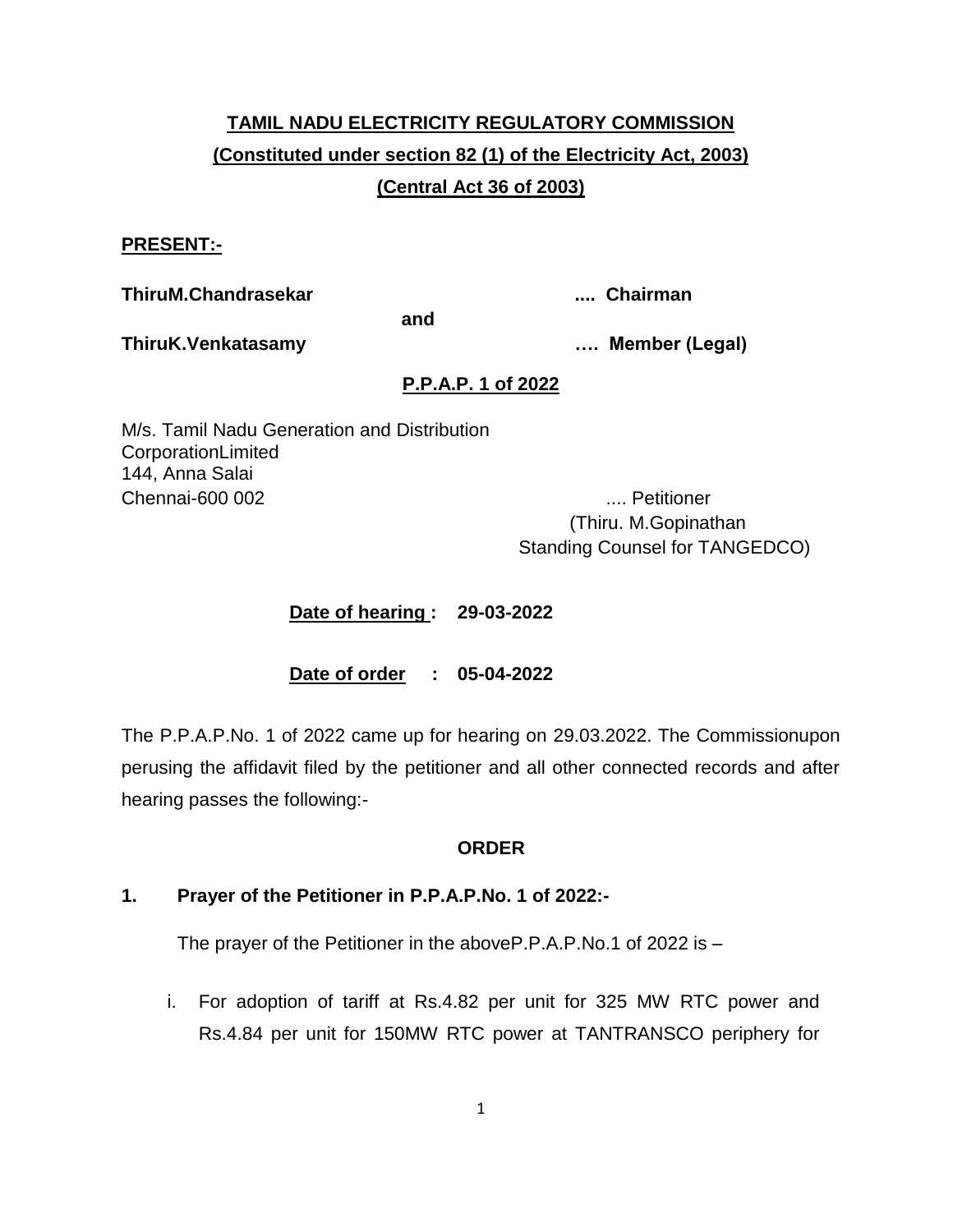the period from 1<sup>st</sup> March 2022 to 31<sup>st</sup> March2022 under Tender No. 17 of 2021.

- ii. For approval for the procurement of 353.4 MU for the period from  $1<sup>st</sup>$  March 2022 to 31<sup>st</sup> March2022.
- iii. To pass such other orders as theCommission may consider deemed fit and proper.

#### **2. Facts of the Case:**

The petitioner has filed this petition under Section 63 of the Electricity Act 2003 seeking adoption of tariff for procurement of 475 MW RTC power under Short term tender for the period from 01.03.2022 to 31.03.2022 floated by the Tamil Nadu Generation and Distribution Company Limited under Tender No.17 of 2021 as approved by the Commission in M.P.2 of 2022.

#### **3. Contentions of the Petitioner in P.P.A.P.No.1 of 2022:-**

3.1. The petitioner, Tamil Nadu Generation and Distribution Corporation Limited (TANGEDCO), has stated that itsall time high demand met by TANGEDCO and the all time high consumption in the State of Tamil Nadu is as below.

| a. All time high demand      | 16845.5 MW met on | 10.04.2021 |  |
|------------------------------|-------------------|------------|--|
| b. All time high consumption | 372.702 MU met on | 09.04.2021 |  |

The Restriction and Control measures (R&C) in the state have been lifted with effect from 05.06.2015 and directions of the GoTN issued under Section-11 of Electricity Act 2003 have been revoked with effect from 01.06.2016.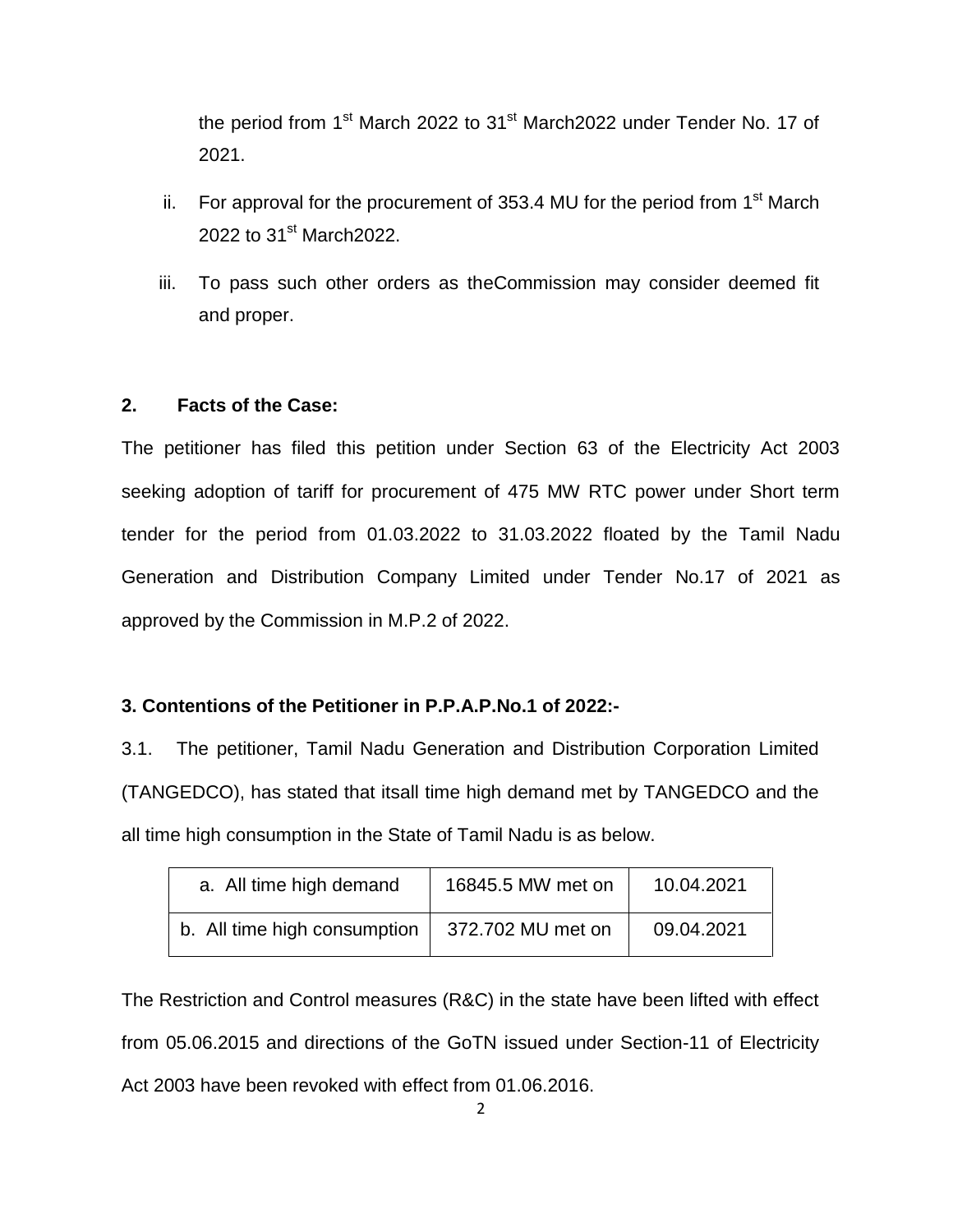3.2. The petitioner has projected that it is anticipated that 1500 MW RTC Power would be required to meet minimum demand in view of considerable increase in demand owing to summer months and public exams for schools/colleges are scheduled during the March2022 summer period. IT firms and commercial establishments also resume their operations, Industrial operations have also gained momentum post Covid lockdown and of the weather conditions during summer, the demand over grid will increase significantly.Therefore, a short term tender (TANGEDCO/SHORT/PP 17-2021) was floated for procurement up to 400 MW RTC power from 01.03.2022 to 31.03.2022.

3.3. The petitioner has also stated that, in order to ensure seamless flow of power to meet the anticipated demand and in view of urgency to ensure the availability of transmission corridor, Tender process was initiated by publishing the notice in newspapers and uploading Request for Proposal (RfP) in MoP's e-bidding portal (DEEP) on 28.12.2021.

3.4. The non-financial technical bids were opened on 11.01.2022. Totally 5 bidswere received from 2bidders as follows:

| SI.No | Name of the Bidder                | No of bids |
|-------|-----------------------------------|------------|
|       | <b>NVVN Ltd</b>                   |            |
| 2     | <b>GMR Energy Trading Limited</b> |            |
|       | Total number of bids              | 5          |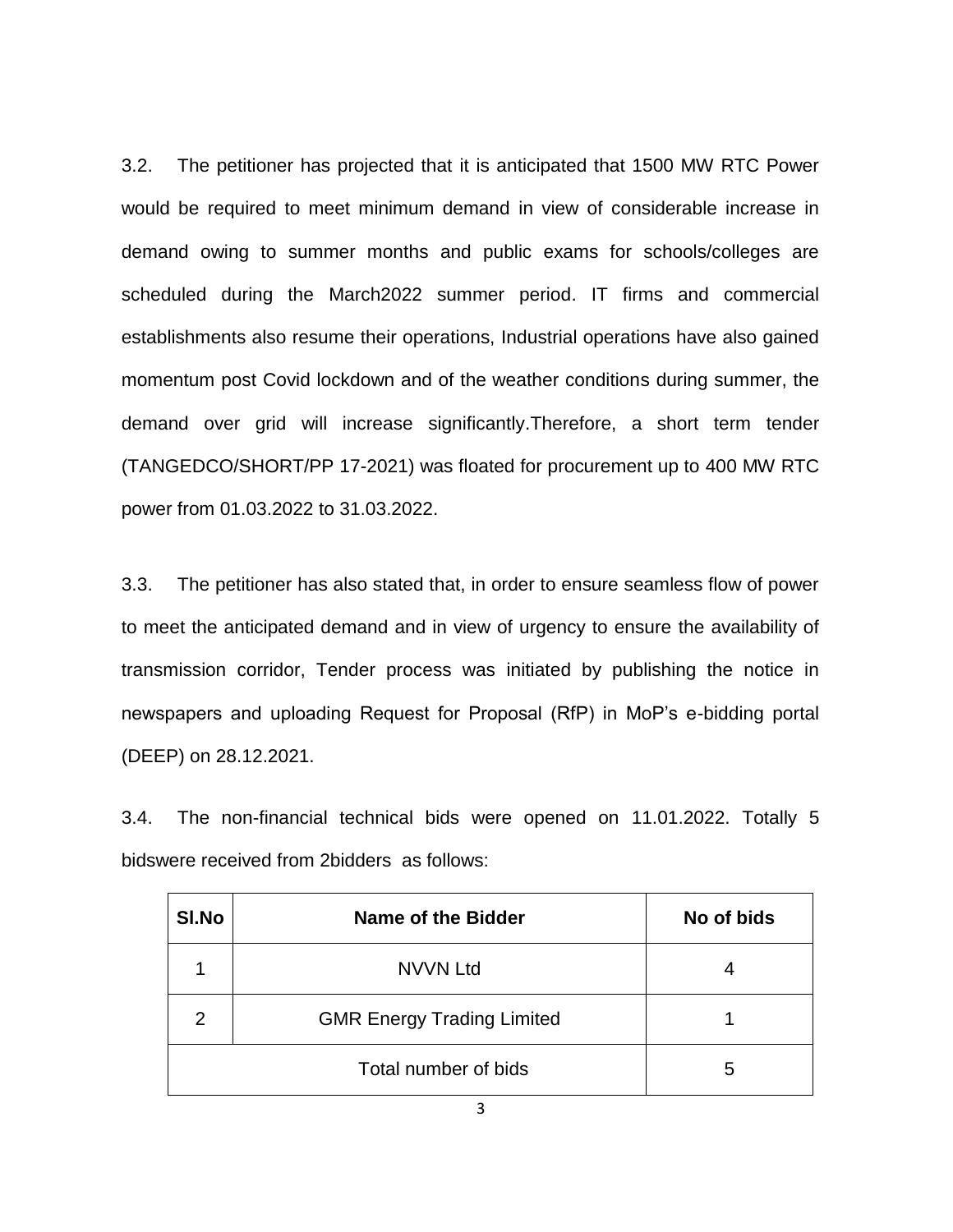The Initial price offer was opened on 11.01.2022 and e-Reverse Auction washeld on 12.01.2022. The details of the bidders and rate emerged per unit in e-Reverse Auction and on further negotiation are as follows:

|                          |                            | e-Reverse Auction                                |                                    | After negotiation                  |                            |
|--------------------------|----------------------------|--------------------------------------------------|------------------------------------|------------------------------------|----------------------------|
| Name of<br>the<br>bidder | Source of Power            | Quantum<br>offered by<br>bidders in<br><b>MW</b> | Rate offered<br>per unit in<br>Rs. | Quantum<br>offered in<br><b>MW</b> | Rate<br>per unit<br>in Rs. |
|                          | Sembcorp Energy            | 150                                              | 5.02                               | 150                                | 4.84                       |
| <b>NVVN</b><br>Ltd       | India Ltd (Sembcorp)       |                                                  |                                    |                                    |                            |
|                          | JaypeeNigrie Super         |                                                  |                                    |                                    |                            |
|                          | <b>Thermal Power Plant</b> | 100                                              | 5.02                               | 100                                | 4.82                       |
|                          | (JaypeeNigrie)             |                                                  |                                    |                                    |                            |
|                          | <b>Jindal Power Ltd</b>    |                                                  | 5.02                               | 150                                | 4.82                       |
|                          | (Jindal)                   | 150                                              |                                    |                                    |                            |
| <b>GMR</b>               | <b>GMR Kamalanga</b>       |                                                  | 5.02                               | 75                                 | 4.82                       |
| Energy                   | Energy Ltd (GMR)           | 75                                               |                                    |                                    |                            |
| <b>NVVN</b><br>Ltd       | JaypeeBina Thermal         |                                                  | 8.95                               | 40                                 | 8.95                       |
|                          | <b>Power Plant</b>         | 40                                               |                                    |                                    |                            |
|                          | (JaypeeBina)               |                                                  |                                    |                                    |                            |

3.5. TANGEDCO had already filed Miscellaneous petition (M.P. No: 02 of 2022) seeking approval and the Commission hasaccordedapproval in its order dt: 25.01.2022 to procure RTC power up to 1000 MW. The petitioner also contends that in view of prevailing shortage of coal stocks and upcoming summer months the average cost might increase above Rs.5.00 per unit and hence the price discovered under this tender appears to be reasonable. Considering the increase in demand owing to summer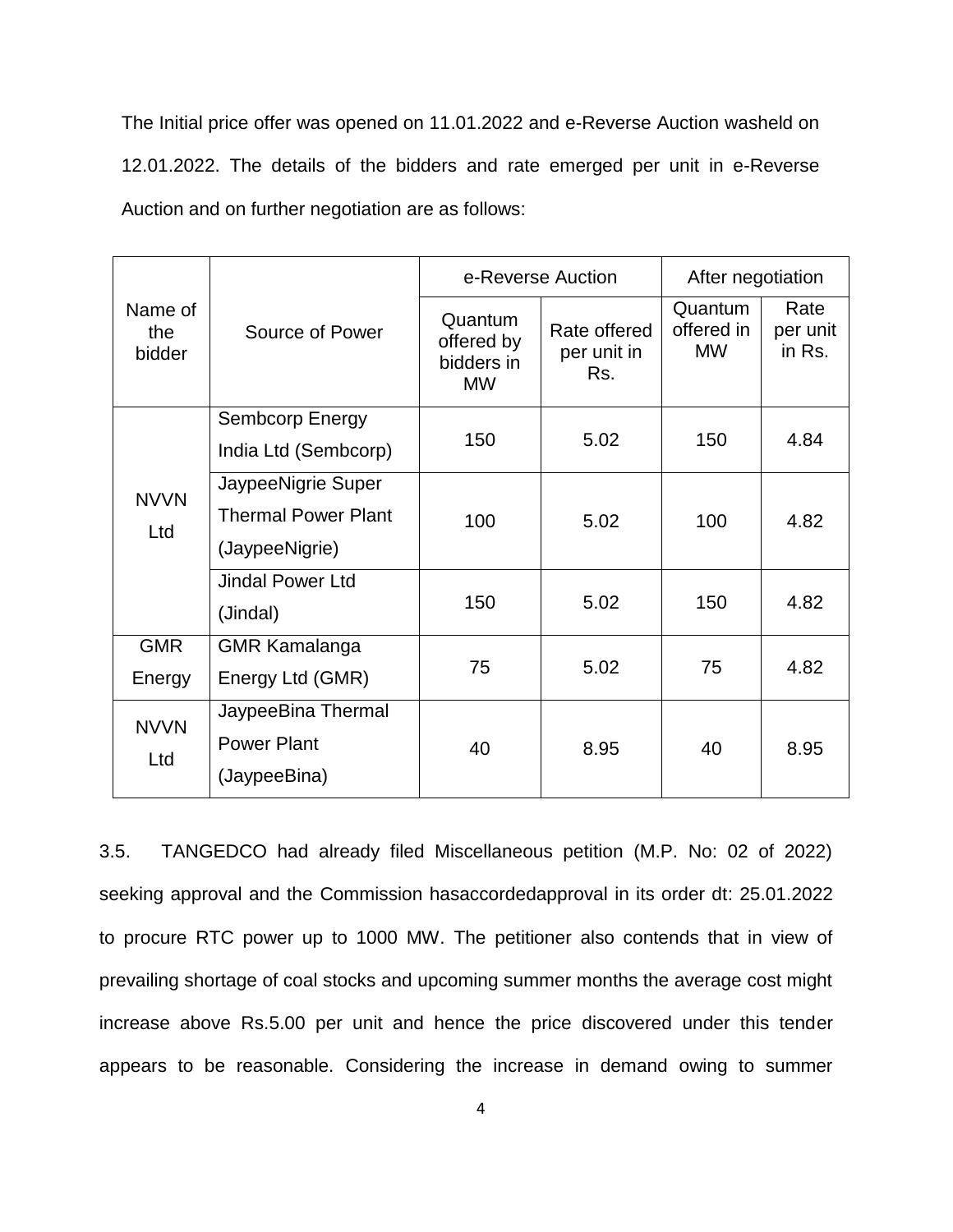months and benefit for the public,TANGEDCO hasissued LoAs to the successful bidders up to 475 MW at the rate range from 4.82 toRs.4.84 per unit and the details are as follows:

| Period                            | Name<br>of the<br>bidder | Source of Power                                  | Quantum<br>offered by<br>bidders in MW | Rate offered<br>per unit in Rs. |
|-----------------------------------|--------------------------|--------------------------------------------------|----------------------------------------|---------------------------------|
| 01.03.22<br>to<br>31.03.22<br>Ltd | <b>GMR</b><br>Energy     | <b>GMR Kamalanga Energy Ltd</b>                  | 75                                     | 4.82                            |
|                                   | <b>NVVN</b>              | JaypeeNigrie Super Thermal<br><b>Power Plant</b> | 100                                    | 4.82                            |
|                                   |                          | <b>Jindal Power Ltd</b>                          | 150                                    | 4.82                            |
|                                   |                          | Sembcorp Energy India Ltd                        | 150                                    | 4.84                            |

3.6. As per clause 7.2 of Guidelines issued by MoP for short term procurement ofpower, Standing Committee was constituted for evaluation of bids and as perclause 11.2 of MoP Guidelines, the Committee has provided appropriatecertification on conformity of the bid process evaluation according to the provisions of RfP document.

3.7. And thus prayed the Commission, for adoption of tariff at Rs.4.82 per unit for 325 MW RTC power and Rs.4.84 per unit for 150MWRTC power at TANTRANSCO peripheryfor the period from 1<sup>st</sup> March'22 to31<sup>st</sup>March'22under Tender No. 17 of 2021, and sought approval for the procurement of 353.4MU for the period 1<sup>st</sup> March'22 to 31<sup>st</sup>March'22.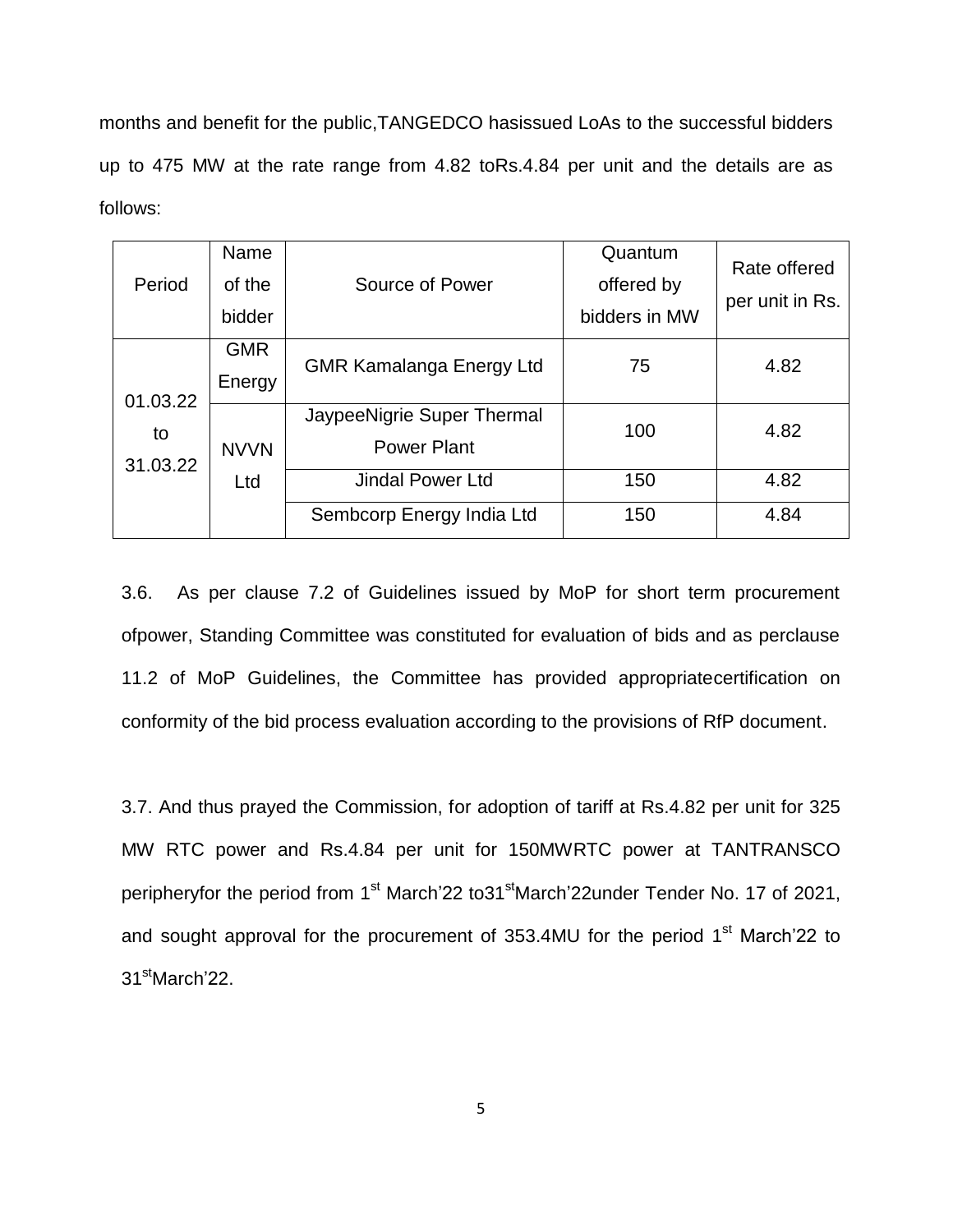#### **4. Findings of the Commission:**-

4.1. The prayer of the Petitioner in this petition is to adopt a tariff of Rs.4.82 per unit for 325 MW RTC power and Rs.4.84 per unit for 150 MW RTC power the rate emerged under competitive bidding process to supply the power at TANTRANSCO periphery for the period from 01-03-2022 to 31-03-2022 and also for approval for the procurement of 353.4 MU.

4.2. We have carefully gone through the miscellaneouspetition filed by the Petitioner. This Commissionhas approved for procurement of 1000 MW RTC power for the month of March 2022 in M.P.No.02 of 2022 dated 25-01-2022. The present petition is the sequel to the said Miscellaneous Petition for the adoption of tariff.

4.3. The petitioner sought approval for procurement of the above power to meet out the anticipated requirement to meet the minimum demand during the month of March 2022 in view of increase in demand owing to summer month consumption as well as the consumption growth estimated due to resumption of IT/Industrial operations post COVID lock down.

4.4. According to the above approval the petitioner has floated a short term tender, TANGEDCO / SHORT / PP 17 – 2021, for procurement up to 400 MW RTC power. The petitioner has followed the tender process by publishing the notice in Newspapers and uploading the Request for Proposal in MoP's e-bidding portal (DEEP) on 28-12-

6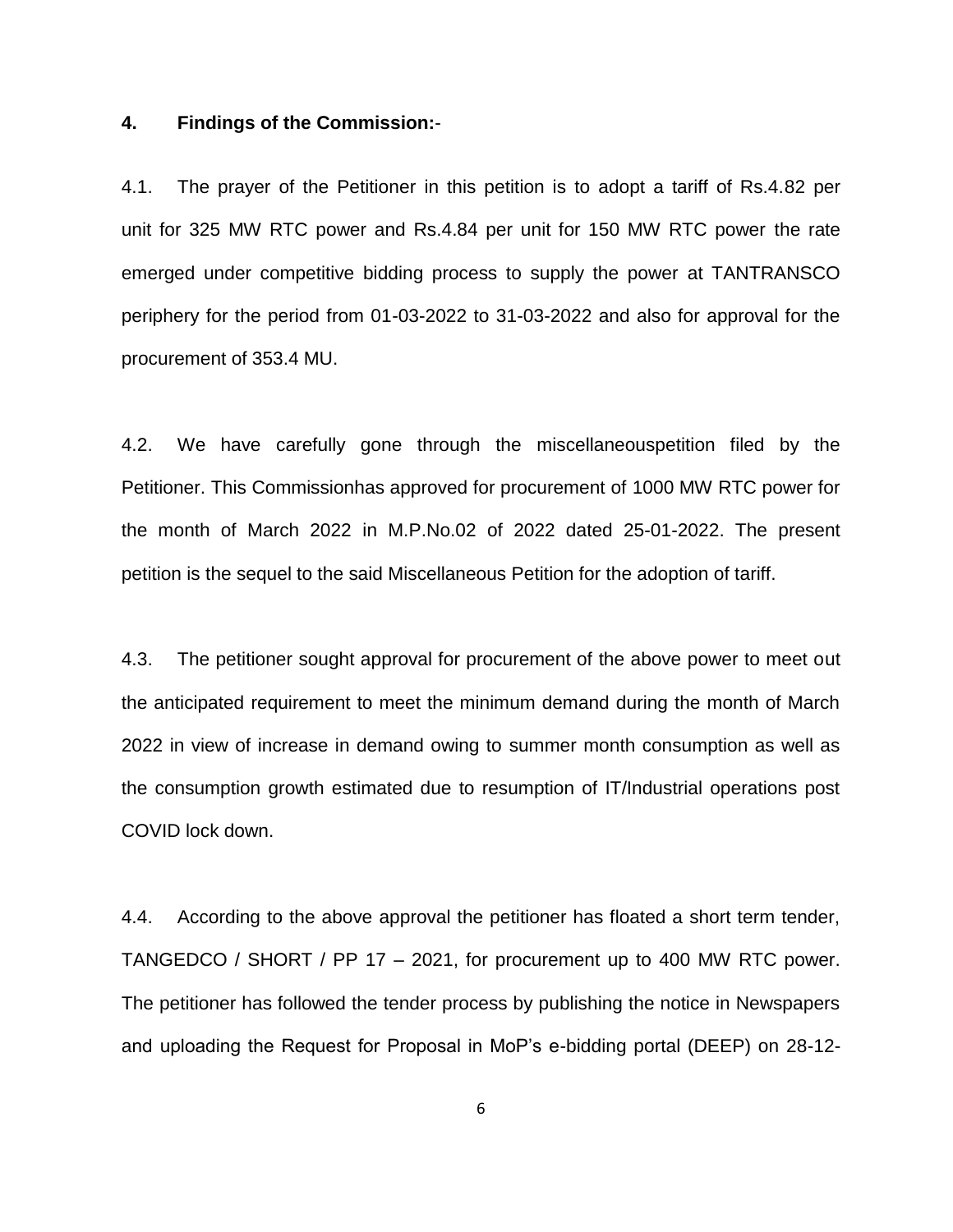2021. It has received 5 bids from 2 bidders vizs., NVVN Ltd., and GMR Energy Trading Limited, while opening non-financial technical bids on 11.01.2022.

4.5. From the e-Reverse Auction held on 12-01-2022, the petitioner has obtained the following rate after further negotiation:

|                                 |                                                                    | e-Reverse Auction                      |                                 | <b>After</b><br>negotiation |
|---------------------------------|--------------------------------------------------------------------|----------------------------------------|---------------------------------|-----------------------------|
| Name of<br>the<br><b>bidder</b> | <b>Source of Power</b>                                             | Quantum<br>offered by<br>bidders in MW | Rate offered<br>per unit in Rs. | Rate per<br>unit in Rs.     |
| <b>NVVN Ltd</b>                 | Sembcorp Energy India<br>Ltd (Sembcorp)                            | 150                                    | 5.02                            | 4.84                        |
|                                 | JaypeeNigrie Super<br><b>Thermal Power Plant</b><br>(JaypeeNigrie) | 100                                    | 5.02                            | 4.82                        |
|                                 | Jindal Power Ltd (Jindal)                                          | 150                                    | 5.02                            | 4.82                        |
| <b>GMR</b><br>Energy            | <b>GMR Kamalanga Energy</b><br>Ltd (GMR)                           | 75                                     | 5.02                            | 4.82                        |
| <b>NVVN Ltd</b>                 | JaypeeBina Thermal<br><b>Power Plant</b><br>(JaypeeBina)           | 40                                     | 8.95                            | 8.95                        |

4.6. Based on the direction under Clause 7.2 of Guidelines issued by the Ministry of power and earlierdirection of the Commission, the Petitioner has submitted a Certificate bythe BidEvaluation Committee consisting of Thiru.S.Sathyanarayanan, CE/PPP, Tmt.B.Hemalatha,FC/Cost and Thiru K.J. Dandeker, Chartered Accountant. The said EvaluationCommittee has certified that the bidding process had been done through DEEP e-bidding Portal as per the Ministry of Power guidelines dated 30-03- 2016 andaccording to the provisions of the Request for Proposal TANGEDCO/SHORT/PP-17/2021.